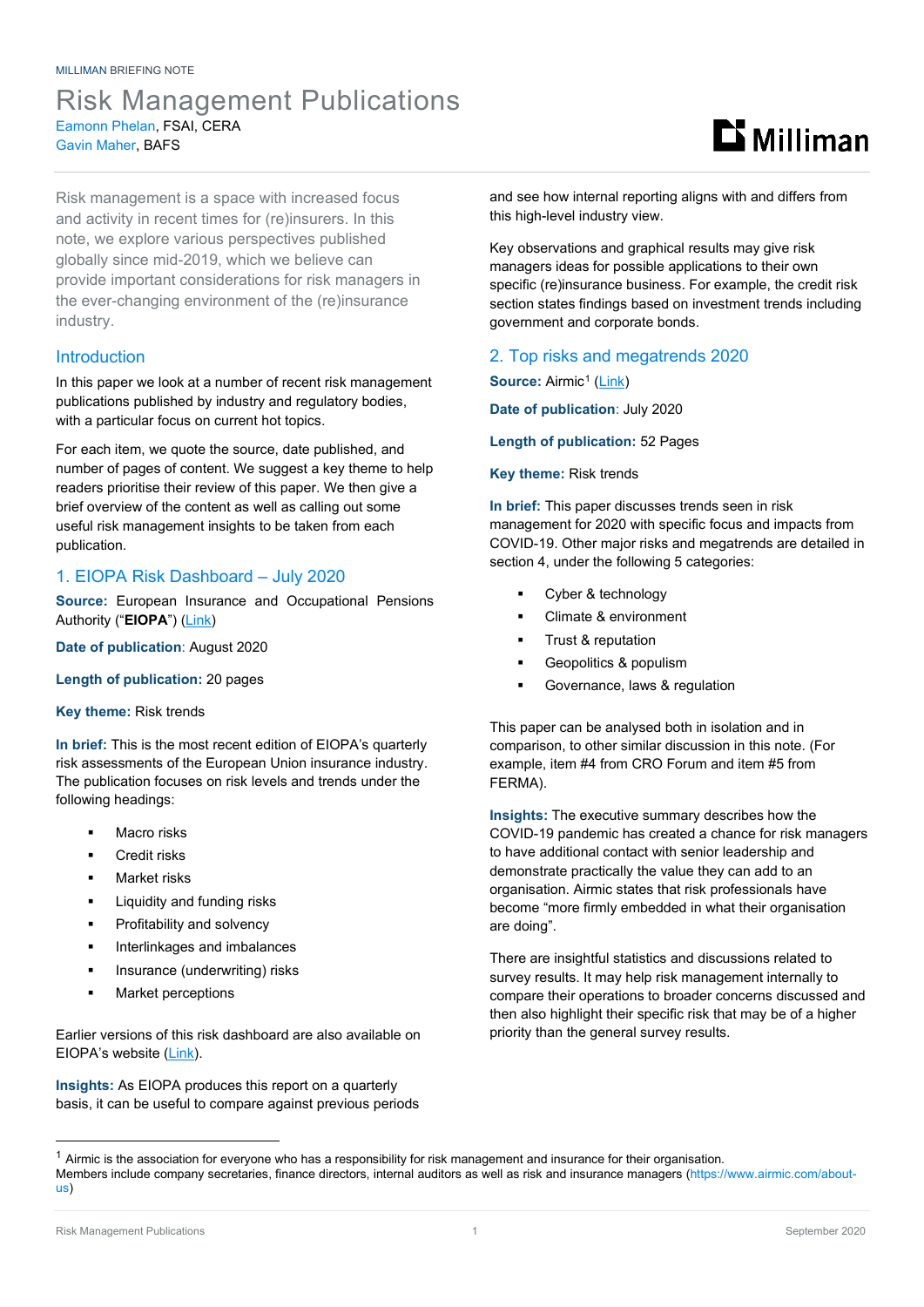## 3. The Unconventional Skills Chief Risk Officers are Now Seeking

**Source:** Global Association of Risk Professionals ("**GARP**") [\(Link\)](https://www.garp.org/#!/risk-intelligence/operational/all/a1Z1W000005VpPGUA0)

**Date of publication**: July 2020

**Length of publication:** 4 pages

**Key theme:** Risk management practices

**In brief:** The webpage post details the adaptive nature of risk management and how risk professionals and CROs are now striving to widen their skill set and increase knowledge in non-traditional areas. The discussion outlines how skills from other fields can help risk managers improve their problem-solving capabilities and assist their organisation in dealing with uncertainties.

The publication explores the different skills of a "support team" that can be formed around a CRO. Expansion of knowledge and non-traditional collaboration with colleagues seems to suggest a wider view of a company's risk. These support roles include:

- The collaborator (improves processes)
- The creative analytics problem solver (uses nonstandard techniques)
- The change manager (leads transformation)
- The former P&L owner (conveys urgency and priorities)
- The innovator (thinks disruptively)
- The systems thinker (integrates across disciplines)
- The data scientist (understands system integration)
- The technologist (recognises potential of emerging technologies)
- The naysayer (challenges the status quo and the degree of change)

**Insights:** This discussion may help risk managers identify skills they could work to recruit externally, or internally develop and highlight colleagues already within their organisation that they could reach out to for support.

As seen in topic #13 from Airmic, there is a reference to collaboration with human resources which can lead to effective management of an organisation's risks. More generally, this post provides a view of the broadening landscape of risk management and how CROs can collaborate with colleagues across their organisation with the skills listed above. An insight proposes an opportunity to be found from suggested "bottom-up listening sessions" where risk managers can learn through direct feedback.

### 4. Major Trends and Emerging Risk Radar – 2020 **Update**

**Source: CRO Forum's Emerging Risk Initiative [\(Link\)](https://www.thecroforum.org/2020/06/30/emerging-risk-initiative-major-trends-and-emerging-risk-radar-2020-update/)** 

**Date of publication***:* June 2020

**Length of publication:** 14 pages

**Key theme:** Risk trends

**In brief:** This document considers possible emerging risks that could impact on insurance claims over the next 10 years. This is an update from the 2019 equivalent with new risks included.

There is an informative Emerging Risk Radar diagram which provides an effective overview of the key emerging risks that could affect the insurance sector in the coming years. Risk are visually classified by their expected impact and the time horizon of that impact. An overview of the following trends is also discussed:

- Ageing and health
- **•** Consumer behaviour and digitisation
- Economic instability
- Environment and climate
- Shifting geopolitical landscape
- Technological developments
- Urbanisation and social change

The aim of the document is that the radar will be "useful and insightful for readers when considering and framing their emerging risks".

**Insights:** The Emerging Risk Radar provides a resource for insurers to consider their own emerging risk framework and possible impacts to insurance claims. The commentary around major trends and specific risks can give insurers additional insight when evaluating their own risk profile.

There are up-to-date and thoughtful considerations for the potential impacts of COVID-19, as well as other recent developments like cyber risk and extreme weather.

The paper is also a useful source of further information as it references other publications from the CRO Forum's Emerging Risk Initiative. In this way, the radar can act as a broad view and a stepping-stone for insurers to dig deeper into the most relevant emerging risks for their business.

### 5. The European Risk Manager Report 2020: key findings

**Source:** Federation of European Risk Management Associations ("**FERMA**") [\(Link\)](https://www.ferma.eu/publication/the-european-risk-manager-report-2020-key-findings/)

**Date of publication**: June 2020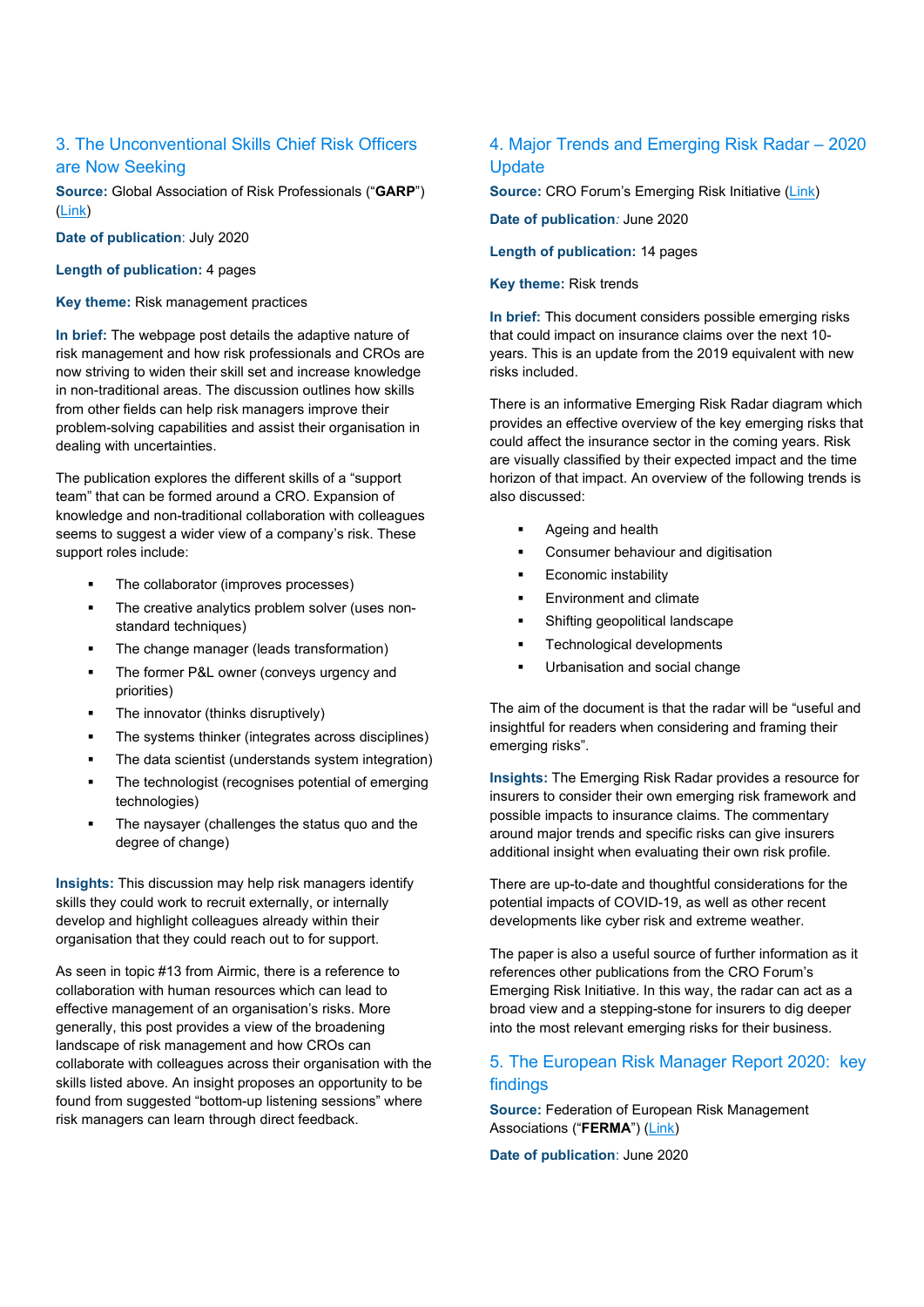#### **Length of publication:** 23 pages

#### **Key theme:** Risk trends

**In brief:** The report itself purports to bring together the "*widest available information from professional risk managers across Europe*". The contents of the report call out key findings of the annual European Risk Managers Survey and the top ranked threats over specific short/medium/long term future periods.

After discussion of the broad results, the report also considers the following topics in more depth, noting their materiality from the survey results:

- Part I The risk manager's growing role in the digital transformation
- Part II The risk manager's contribution to sustainability
- Part III The risk manager's facing hardening insurance market conditions
- Part IV The risk manger's education and the increasing importance of certification
- Part V The risk manager's presence and interaction within the organisation

**Insights:** The publication provides the collective response of risk managers and can provide insight into for how these align with the priorities specific for insurance risk functions. Risk managers may learn that some of their concerns are shared with others, whereas, other may perhaps be unique to their own operations. The foreword calls out cyber risks, natural catastrophes, climate changes and geopolitical disruption as the dominant themes from responses.

The survey responses were taken before the impacts of COVID-19 had materialised. However, the foreword also admits that, in the opinion of the report's authors, if the survey had been carried out at a later date, the economic damage resulting from the pandemic would be likely the main concern for organisations in the short to medium-term timeframe. Additionally, there is reference to increased digital reliances also creating more of a focus on cyber risks.

#### 6. Consultation Paper (CP131) - Regulations for pre-emptive recovery planning for (re)insurers

**Source:** Central Bank of Ireland ("**CBI**") [\(Link\)](https://www.centralbank.ie/docs/default-source/publications/consultation-papers/cp131/cp131---regulations-for-pre-emptive-recovery-planning-for-(re)insurers.pdf?sfvrsn=4)

**Date of publication**: June 2020

**Length of publication:** 43 pages

**Key theme:** Risk management regulation

**In brief:** The CBI consultation proposes draft regulation (and accompanying guidance to introduce formal recovery planning requirements for (re)insurers. The paper describes the use of recovery planning to achieve policyholder

protection and financial stability by reducing the probability and impact of insurers failing.

The draft regulation gives detail on applicability, establishment, and maintenance of the recovery planning requirements. (Re)insurers' recovery plans would need to comply with the ten-part proposed schedule under the following headings:

- Summary
- Changes since last recovery plan
- Approval of recovery plan
- **Governance**
- Strategic analysis
- Recovery indicators
- Recovery options
- Scenario analysis
- Communication plan
- Information on preparatory measures

Further detail is then outlined in the draft guidelines to help readers understand the requirements set out in the draft regulation.

**Insights:** This publication sheds light on regulatory expectations and gives companies a sense for the resource requirements associated with recovery planning.

The publication can act as an important checklist for (re)insurers to evaluate their current ability to prepare recovery plans. It may give an indication of possible gaps the proposed regulation would create, and what additional arrangements may be needed to comply with the requirements.

This paper should help assess the need for additional resources to carry out associated tasks. The guidance should also help (re)insurers identify the individuals within their organisations who are best positioned to work on recovery planning. It may also prompt insurers to consider whether they have the necessary internal capacity and/or expertise to complete the required planning exercise.

### 7. Climate Financial Risk Forum Guide 2020 - Risk Management Chapter

**Source:** Climate Financial Risk Forum ("**CFRF**") [\(Link\)](https://www.fca.org.uk/publication/corporate/climate-financial-risk-forum-guide-2020-risk-management-chapter.pdf)

**Date of publication**: June 2020

**Length of publication:** 54 pages

**Key theme:** Risk trends

**In brief:** The CFRF is co-chaired by the Prudential Regulation Authority ("**PRA**") and Financial Conduct Authority ("**FCA**") with members from banking, insurance and asset management sectors. This chapter on risk management is from a 2020 guide that aims to help relevant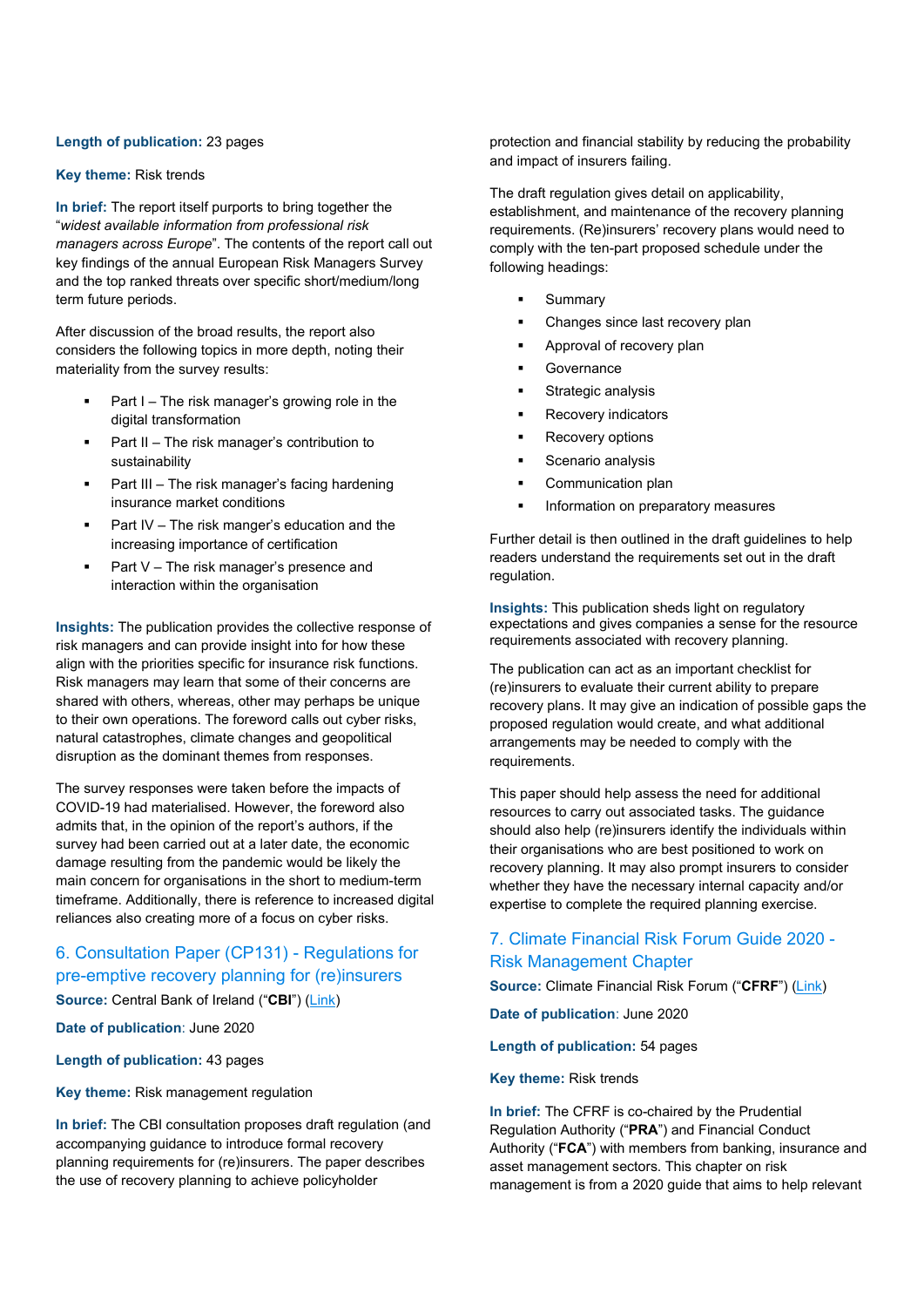financial service providers understand risks and opportunities created by climate change. It is the first of four topics, with other chapters covering, scenario analysis, disclosures, and innovation.

The risk management chapter specifically considers the following:

- **Section 2 Risk governance**
- Section 3 Risk management frameworks
- Section 4 Risk appetite
- Section 5 Risk assessment
- Section 6 Data and tools
- Section 7 Training and culture
- Section 8 Challenges, barriers and gaps

**Insights:** The risk managers reviewing this publication can obtain an overview of considerations associated with climate change and re-evaluate their own systems given the guidance.

There are practical approaches and suggested guidelines for risk management outlined throughout each section. The description of good practices can help improve risk management processes for climate risk. Overall, the publication can also act as a starting point for risk practitioners who are only beginning to assess the potential impacts of climate change on their operations.

Section 5 specifically discussed insurance underwriting risk, credit risk, financial market risk and operational risk which will be particularly relevant for risk managers in insurance companies.

Further chapters are available on scenario analysis, disclosures and innovation which may be relevant to both risk functions and their colleagues.

## 8. Risk Management implications of Coronavirus (COVID-19) – for Management

**Source:** The Institute of Actuaries of Australia [\(Link\)](https://www.actuaries.digital/2020/05/04/pandemic-briefing-risk-management-implications-of-coronavirus/)<sup>[2](#page-3-0)</sup>

**Date of publication**: May 2020

#### **Length of publication:** 8

#### **Key theme:** Risk trends

**In brief:** This note aims to assist actuaries in advising clients and their employers on the risk management impacts of COVID-19. The publication considers changes to business objectives because of COVID-19 and the treatment of risk management as a result. Some useful practical steps are highlighted under the following headings:

- Governance
- Business continuity
- Supply chain
- Workforce and community safety
- Financial stability
- New/increased risks
- Financial projections and stress and scenario testing
- Frequency of application of Risk Management Framework activities
- Communication
- Potential knock on impact

**Insights:** This briefing gives the perspective of actuaries in the face of recent challenges caused by COVID-19. It is important for risk professionals to review these practical steps to see if they have considered the content and whether they align with their own beliefs and approaches. Collaboration between actuarial and risk management colleagues can help organisations deal with current uncertainties as their skillsets and goals can be aligned.

## 9. Discussion paper on the (re)insurance value chain and new business models arising from digitalisation **Source:** EIOPA [\(Link\)](https://www.eiopa.europa.eu/sites/default/files/publications/consultations/discussion-paper-on-insurance-value-chain-and-new-business-models-arising-from-digitalisation.pdf)

**Date of publication**: April 2020

**Length of publication:** 42 pages

**Key theme:** Risk trends

**In brief:** The discussion paper focuses on the impact of technology on the business model of (re)insurers, with emphasis on:

- Changes in value-chain and group structures
- **Increased outsourcing of multiple functions and** processes
- Enhanced use of third-party services
- Insurance platforms and ecosystems.

Risk management professionals will likely be most interested in section 4 on "Risks and benefits for consumers and for the industry". This section lists possible risks for the industry, including:

<span id="page-3-0"></span> $2$  Free registration to The Institute of Actuaries Australia is needed to access the full publication at this link.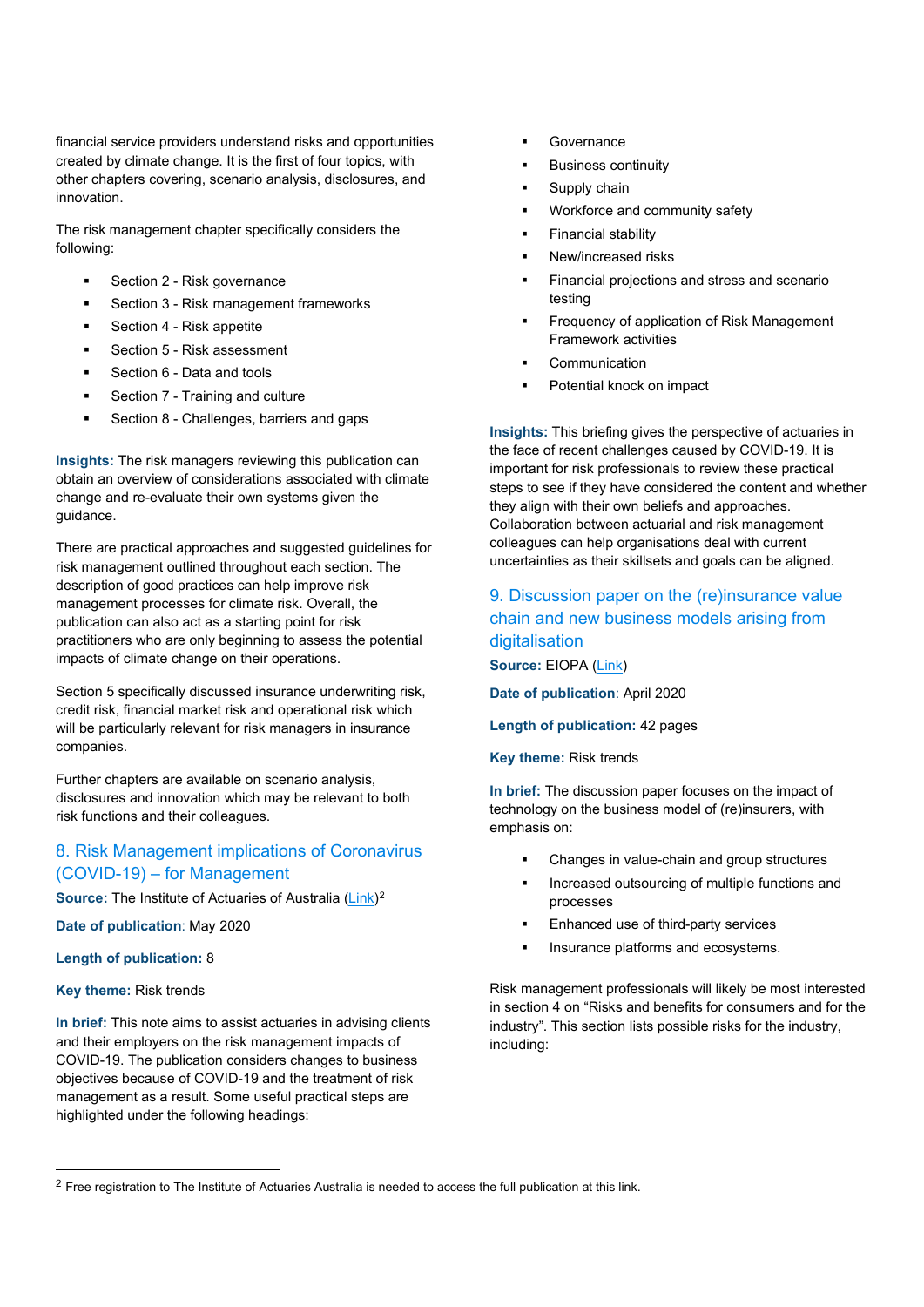- Reduction of market power e.g. InsurTechs'[3](#page-4-0) brandrecognition benefits from customer-facing relationship in place of insurers.
- Uncertainty associated with new technology/business models
- Possibility of losing "internal know-how" in the long run
- Conduct risk
- Outsourcing/oversight issues
- Threats to sustainability of business models
- Information oligopolies e.g. limited competition within health wearables data collection
- Increased competition
- Reputational risk/ cyber risk/ legal risk
- Systemic errors from "robo-advisors"
- New types of fraud
- Risk of InsurTechs depending on partners or business model
- Possible regulatory risks for InsurTechs

**Insights:** This discussion paper gives an overview of the developments of EU (re)insurers associated with digitalisation and Insurtech. The risks listed above from Section 4 will be useful for risk managers to reassess their own framework. Some technological aspects discussed can be related to current risks to the (re)insurer and some may suggest the possibility of emerging risks.

The case studies and examples can help risk practitioners consider the market they operate in and perhaps realise some industry developments they had not heard of previously. Specific examples are given by country with developments in some of the following areas:

- On demand insurance
- Instant/push insurance
- Product design and development
- Pricing and underwriting
- Sales and distribution
- Post-sales services
- Claims management

As an example of these specific references, under the sales and distribution examples, an Irish company is "offering geolocation activated travel insurance that uses a standard per day travel insurance product offered by an Irish underwriter."

## 10. Approach and lessons learned from EIOPA's first crisis walkthrough exercise

**Source:** EIOPA [\(Link\)](https://www.eiopa.europa.eu/sites/default/files/publications/reports/eiopa-19-479_walkthrough_exercise-report.pdf)

**Date of publication**: February 2020

**Length of publication:** 8 pages

**Key theme:** Risk management practices

**In brief:** EIOPA and one National Supervisory Authority carried out a sample walkthrough exercise and, in this document, EIOPA describes the process and learning points. EIOPA suggests inclusion of a similar exercise as a key element of a crisis management frameworks. EIOPA highlights the added value in carrying out such exercises to generate plans in advance of crises in contrast to making pressurised decisions in the midst of a crisis.

The walkthrough approach described is said to be less challenging and complex than a simulation. The walkthrough aims to simulate timelines of events over maximum of half a day in a centralised single location. This is in contrast to a full simulation exercise likely run over more than a full working day in a decentralised location, across respective headquarters.

The exercise breaks down suggested steps and approaches under the following headings:

- Preparation
- Design
- Execution
- Assessment

**Insights:** This publication is particularly relevant for risk functions considering the current crisis caused by the COVID-19 virus and associated impacts. EIOPA's discussion of risk mitigation in serious events could be applied to reallife crisis examples.

The walkthrough also provides a template for companies to carry out similar exercises and adapt for their own business model as they see fit.

Section 4 details lessons learned from EIOPA's walkthrough. These lessons can be standalone pieces of advice to consider for companies in their risk management activities. If a company were to carry out a similar walkthrough using the EIOPA framework, the risk function would likely benefit by taking away important topics and unique lessons specific to their operations.

<span id="page-4-0"></span> $3$  EIOPA paper on Insurtech Roundtable (April 2017) defines InsurTech as "technology-enabled innovation in insurance, regardless of the nature or size of the provider of the services.[" https://register.eiopa.europa.eu/Publications/Reports/08.0\\_EIOPA-BoS17-](https://register.eiopa.europa.eu/Publications/Reports/08.0_EIOPA-BoS17-165_EIOPA_InsurTech_Roundtable_summary.pdf) 165 EIOPA InsurTech Roundtable summary.pdf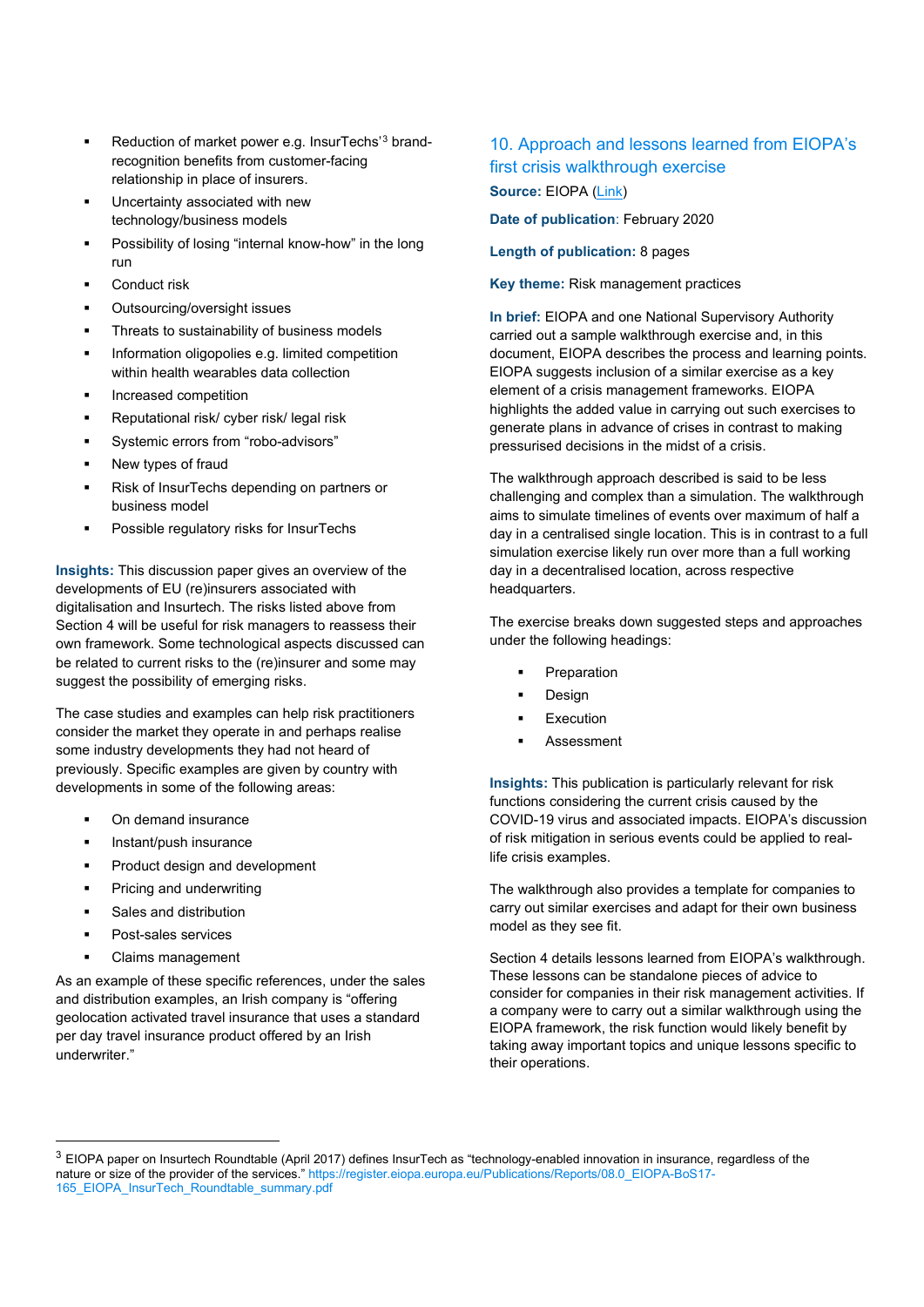## 11. Principles-based guidance for board risk committees and risk functions in the UK financial services sector

**Source:** The Risk Coalition [\(Link\)](https://riskcoalition.org.uk/the-guidance)<sup>[4](#page-5-0)</sup>

**Date of publication**: December 2019

**Length of publication:** 36 pages

**Key theme:** Risk management practices

**In brief:** This paper presents engaging principles and guidance to be considered for stakeholders of financial services companies.

The guidance for board risk committees considers eight principles, including board accountability (for principal risks and overall effectiveness of risk management arrangements) and risk information and reporting (advising the board on quality and appropriateness).

The guidance for risk functions considers nine principles, including risk governance (CRO providing challenge at executive and board level) and innovation and change (adapting effectively to developments in the internal or external in environment).

**Insights:** This guidance gives a detailed collection of considerations for risk practitioners and risk committee members. The document provides two separate breakdowns intended as stand-alone guidance to inform the relevant parties of their responsibilities when carrying out their role. The publication should prompt consideration of the principles discussed and can act as a guide towards a more thorough approach to risk management.

The appendices also provide additional detail which could be useful for familiarisation of formal risk terminology such as the description of the three lines of defence (Appendix 1) and important definitions associated with risk management (Appendix 2).

There are several positive quotes from established individuals who reviewed the guidance and promote its use. In particular, the paper can act as a tool for reviewing current risk committee and risk management practices. The principles detailed can highlight gaps in current approaches and perhaps provide food for thought on possible improvements to be made in the approach to risk from the top level.

### 12. Institute of Risk Management Risk Predictions 2020

**Source:** Institute of Risk Management ("**IRM**") [\(Link\)](https://www.theirm.org/news/irm-risk-predictions-2020/)

**Date of publication**: 2020

**Length of publication:** 6 pages

**Key theme:** Risk trends

**In brief:** This is a webpage posting on the IRM website where senior members of the institute are questioned on their predictions for the year 2020. The discussions are grouped under the following focus categories:

- Charities and the Third Sector
- Climate change
- **Construction**
- **Cyber risk**
- Energy
- Financial services
- Health
- **Nuclear industry**
- Supply Chain
- Technology (including cryptocurrency)

**Insights:** It is notable that a global pandemic is not considered under any of the categories. The publication was prepared before the COVID-19 virus but did not predict the possibility of a pandemic or allude to something similar in the risks discussed.

The predictions provide a refocused reflection on those risks that perhaps have become less of a priority to risk managers in recent times because of COVID-19 impacts being the main concern.

For (re)insurers, the predictions provide an insight into the considerations of their potential customers as well considering risks that may also impact their own operations. The breakdown can allow help insurers address the certain risk areas that their products can help mitigate. The narrative from senior risk leaders gives some insight about the role of insurance and may also imply some gaps where insurance could mitigate risks. CROs of insurers assessing their own risk profile may have interest in the commentary for climate change, cyber risk, financial services, and technology. Outside of already identified risks, the other discussion topics and predictions from senior risk professionals may initiate consideration for CROs of insurers around some potential risks they have not yet assessed.

<span id="page-5-0"></span> $4$  To access the guidance, a form with personal details must be completed at this link.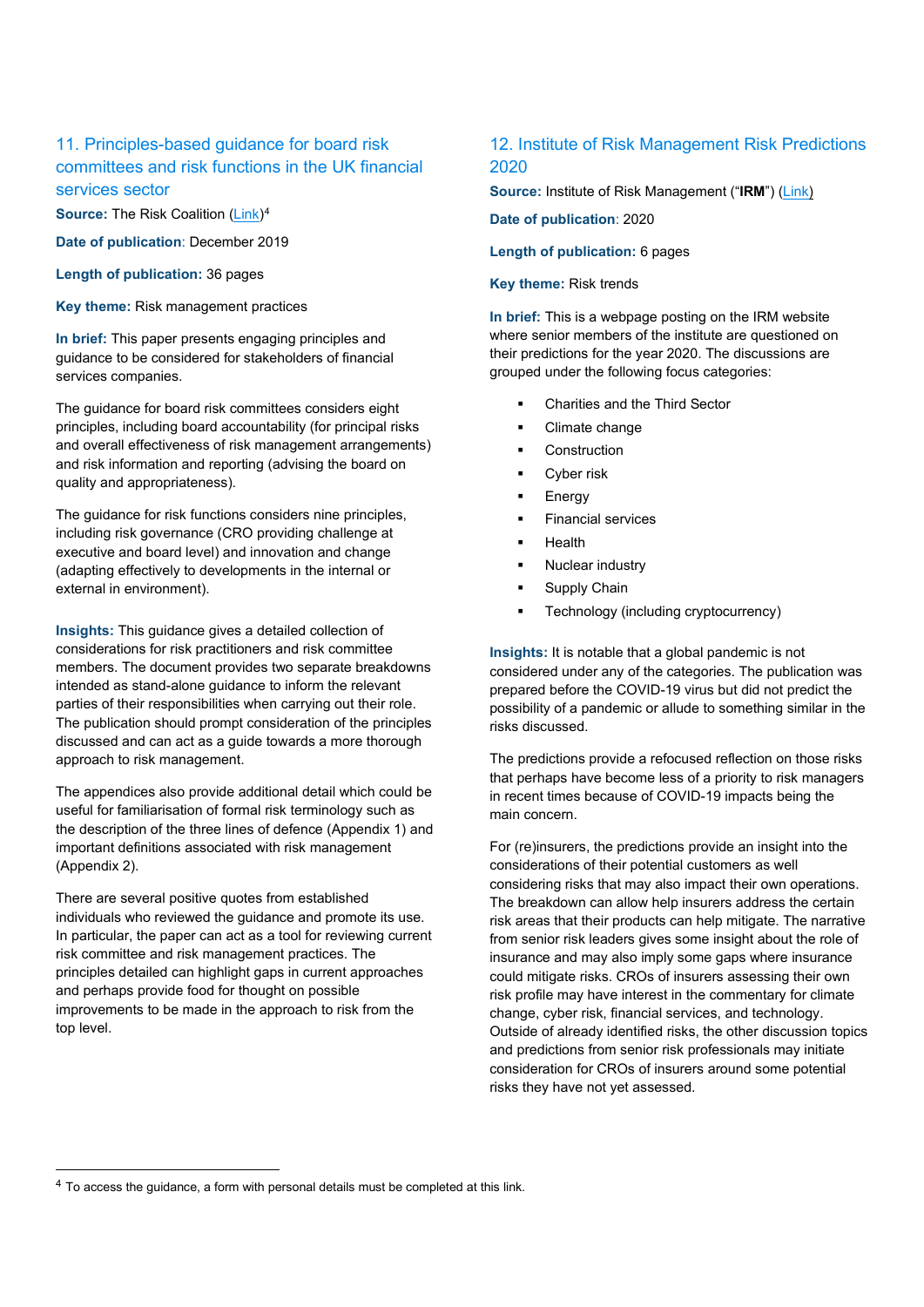#### 13. Managing risk: the human factor

**Source: Airmic [\(Link\)](https://www.airmic.com/technical/library/managing-risk-human-factor)<sup>[5](#page-6-0)</sup>** 

**Date of publication**: December 2019

**Key theme:** Risk management practices

**In brief:** This guide explores an organisation's responsibilities towards their employees as a factor of risk management. This includes implementing processes to protect the organisation and individuals through insurance management and direct risks such as poor safety practices.

The paper contrasts risk managers and human resource managers views of "people risk" while also discussing some of the overlapping goals. Management of reputational risk, business risk and staffing risk are all named as concerns from the Airmic study discussed above (Item #2 in this note).

**Insights:** This guide could give risk managers a reference to consider collaboration with their human resource colleagues. The publication suggests both functions could achieve synergies and improve performance where they see their objectives converge. This alignment seems even more relevant given the autonomy of staff working remotely under social distancing restrictions.

## 14. Outsourcing and third-party risk management (CP30/19)

**Source:** PRA [\(Link\)](https://www.bankofengland.co.uk/-/media/boe/files/prudential-regulation/consultation-paper/2019/cp3019.pdf?la=en&hash=4766BFA4EA8C278BFBE77CADB37C8F34308C97D5)

**Date of publication**: December 2019

**Length of publication:** 57 pages

**Key theme:** Risk management regulation

**In brief:** The consultation paper discusses modernising the regulatory structures on outsourcing and third-party risk management. The publication proposes a draft supervisory statement covering the following topics:

- Definitions and scope
- Proportionality
- Governance and record-keeping
- Pre-outsourcing phase
- Outsourcing agreements
- Data security
- Access, audit and information rights
- Sub-outsourcing
- Business continuity and exit plans

**Insights:** This document provides an insight for risk and compliance professionals to consider their outsourcing

arrangements and the possible gaps that the proposed frameworks would expose.

Stakeholders outside of the UK would still benefit from reviewing the PRA consultation as it sets out good risk management processes for dealing with outsourced arrangements.

The paper also quotes relevant documentation from EIOPA and other sources, acting as a reference point for further considerations. Unlike the EIOPA guidelines for cloud outsourcing[6](#page-6-1), the PRA has outlined a single set of expectations for both banks and insurers relating to all forms of outsourcing – not just cloud outsourcing.

The appendix also gives guidance for completing an Outsourcing Register which will be useful for those creating such a register or reviewing their existing internal approach.

## 15. Operational resilience: Impact tolerances for important business services (CP29/19) **Source:** PRA [\(Link\)](https://www.bankofengland.co.uk/-/media/boe/files/prudential-regulation/consultation-paper/2019/cp2919.pdf?la=en&hash=393834B1FDE05A8571522FD72A6A8D997079714C)

**Date of publication**: December 2019

**Length of publication:** 68 pages

**Key theme:** Risk management regulation

**In brief:** This consultation paper invites conversation from stakeholders on proposed regulatory frameworks regarding operational resilience. The publication outlines an aim to improve firms' ability to deal with operational disruption and ultimately protect the wider financial sector and UK economy.

The document contains separate chapters outlining specific proposals under the following topics:

- Identification of important business services (Chapter 2)
- Impact tolerances for important business services (Chapter 3)
- Actions the PRA considers firms should take to ensure that firms' important business services are able to remain within impact tolerances in severe but plausible scenarios (Chapter 4)
- Groups (Chapter 5)

The appendix to this paper includes the formal draft proposals through the following items:

- PRA rule: Operational resilience parts
- PRA rule: Operational resilience parts in the event of a no-deal Brexit

<span id="page-6-0"></span><sup>5</sup> Membership login is needed to access the full publication at the given link.

<span id="page-6-1"></span><sup>6</sup> EIOPA [https://www.eiopa.europa.eu/content/guidelines-outsourcing-cloud-service-providers\\_en](https://www.eiopa.europa.eu/content/guidelines-outsourcing-cloud-service-providers_en)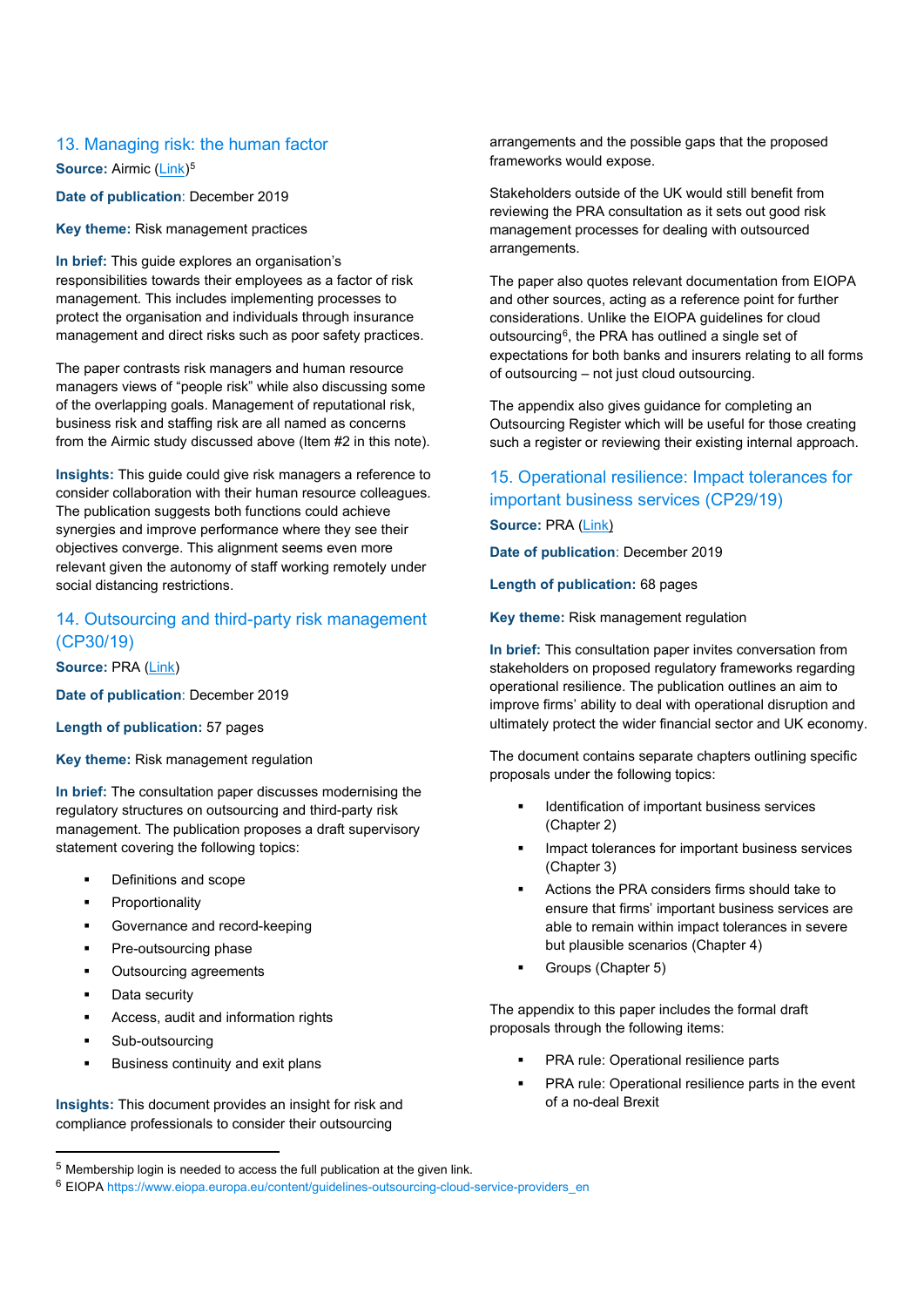- Supervisory Statement: Operational resilience: Impact tolerances for important business services
- Statement of Policy: Operational Resilience

**Insights:** Although published in December 2019, before the COVID-19 virus was declared a global pandemic, the ideas proposed in the PRA rules and statements set out some practical considerations for firms to deal with such a crisis or unplanned events.

Even if readers are operating outside of the UK, the compliance and risk management approaches proposed set out good practices and important considerations for selfassessment. In particular, the mapping and scenario testing proposals in the supervisory statement outline exercises that can be applied by risk functions within organisations.

## 16. Holistic Framework for Systemic Risk in the Insurance Sector

**Source:** International Association of Insurance Supervision ("**IAIS**") [\(Link\)](https://www.iaisweb.org/page/news/press-releases-prior-to-2014/file/87109/holistic-framework-for-systemic-risk)

**Date of publication**: November 2019

**Length of publication:** 64 pages (across four documents)

**Key theme:** Risk management regulation

**In brief:** The documents present supervisory policy measures from the IAIS aimed at "assessing and mitigating the potential build-up of systemic risk in the global insurance sector". There are three key components of the framework:

| <b>Element</b>                | <b>Description</b>                                                                                                                                                                                                                  |
|-------------------------------|-------------------------------------------------------------------------------------------------------------------------------------------------------------------------------------------------------------------------------------|
| Supervisory<br>material       | The material is designed for<br>macroprudential purposes to increase the<br>overall resilience of the insurance sector<br>and help prevent insurance sector<br>vulnerabilities and exposures from<br>developing into systemic risk. |
| Global monitoring<br>exercise | The exercise is designed to assess global<br>insurance market trends and<br>developments and detect the possible<br>build-up of systemic risk in the global<br>insurance sector                                                     |
| Implementation<br>assessment  | Assessing the consistency in<br>implementation of enhanced supervisory<br>policy measures and powers of<br>intervention.                                                                                                            |

Sections of interest for risk and compliance professionals include the following sections of the supervisory material:

- Section 2.3 Requirements on insurers
	- **Enterprise Risk Management requirements** related to:
		- Liquidity risk
		- Counterparty exposure
- Macroeconomic exposure
- o Public disclosure requirement for liquidity risk
- Section 2.4 Crisis management and planning
	- o Coordination of crisis management preparations
	- o Including the establishment of crisis management groups
	- o Requirements on recovery planning
	- o Resolution framework including resolution powers
	- o Requirements on resolution planning

**Insights:** It is important for (re)insurers to note how these policies may create additional requirements for their risk management processes. Some of the requirements and planning proposed in this framework have already been addressed by local supervisors in other publications referenced in this note. (For example, item #6 CP131 from the CBI and item #15, CP29/19 from the PRA.)

This framework is therefore a useful insight into the guidance that local regulators will follow. Review of this document can give (re)insurers an insight into possible future regulation and the logic supporting these changes for greater global insurance sector stability.

## 17. Managing liquidity risk: Industry practices and recommendations for CROs

**Source:** CRO Forum [\(Link\)](https://www.thecroforum.org/2019/09/11/managing-liquidity-risk-industry-practices-and-recommendations-for-cros/)

**Date of publication**: September 2019

**Length of publication:** 28 pages

**Key theme:** Risk management practices

**In brief:** Chapter 2 begins the paper with a reflection on changes to financial sector since the global financial crisis in 2008 and then highlights specific differences in the liquidity risk for the insurance industry.

Other topics discussed in detail give an overview of liquidity management considerations. Namely:

- Chapter 3 Drivers and the implications for (re)insurers
- Chapter 4 Survey of current industry practices
- Chapter 5 Recommendations for CROs
- Chapter 6 Insurance specific regulation

Other publications discussed in this note are referenced. (Item #16 from the IAIS and item #18, SS5/19 from the PRA)

**Insights:** This publication gives an effective overview of liquidity risk management for insurers. Risk professionals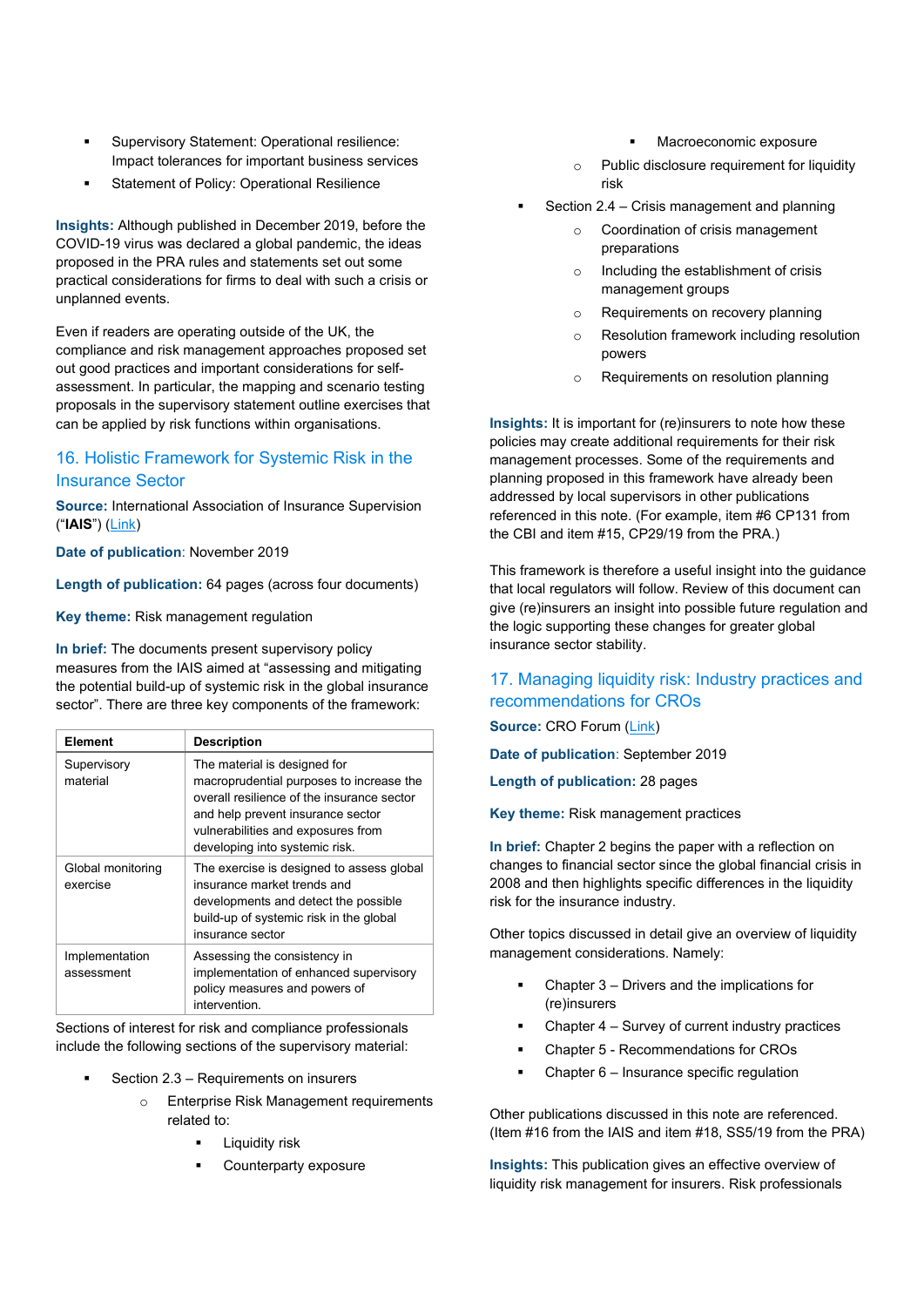can align their liquidity risk concerns with the different topics in this document depending on their specific needs. The recommendations for CROs give an important checklist to consider for specific companies while linking back to observations from the survey results in chapter 4.

The regulatory discussions also provide a clear overview of requirements from various bodies in different locations related to liquidity risk management.

## 18. Liquidity management for insurers (SS5/19)

**Source:** PRA [\(Link\)](https://www.bankofengland.co.uk/-/media/boe/files/prudential-regulation/supervisory-statement/2019/ss519.pdf?la=en&hash=A6691891B85E8C50198E196DF79F40C7A7EC8795)

**Date of publication**: September 2019

**Length of publication:** 23 pages

**Key theme:** Risk management regulation

**In brief:** This Supervisory Statement from the PRA outlines requirements for insurers' liquidity risk management. The publication in broken down into chapters addressing separate topics as follows:

- Chapter 2 the development and maintenance of proper policies, systems, controls and processes
- Chapter 3 the identification of material liquidity risk drivers
- Chapter 4 the design and undertaking of forwardlooking scenario analysis and stress testing programmes
- Chapter 5 considerations for the inclusion of highly liquid assets in the liquidity buffer
- Chapter 6 the use of quantitative metrics and tools for measuring and monitoring liquidity risk drivers
- Chapter 7 effective contingency planning

**Insights:** For (re)insurers in the UK it is important to understand these regulatory expectations of the PRA. Risk management functions must focus on the separate topics addressed and put in place operations to address the requirements.

For those outside the UK, the PRA regulations still highlight valid issues to consider regarding liquidity risk management. Risk managers can review the issues discussed and apply to their understanding of their own unique liquidity position. For example, review of Chapter 6 may inform readers of additional quantitative metrics to include in their reporting.

## 19. Climate Change Risk – Emerging Themes from Regulators

**Source:** Society of Actuaries in Ireland ("**SAI"**) ERM Committee [\(Link\)](https://web.actuaries.ie/press-publications/erm-library/erm-blog/climate-change-risk-emerging-themes-regulators)

**Date of publication**: July 2019

**Length of publication:** 8 pages

**Key theme:** Risk management regulation

**In brief:** This blog post highlights some specific examples of regulators and other bodies addressing climate change risk in recent years. The blog details sources from the following bodies:

- The Institute and Faculty of Actuaries
- the CBI
- EIOPA
- **FCA**
- the PRA
- Financial Stability Board Task Force on Climaterelated Financial Disclosures

**Insights:** Regulatory topics related to risk management were discussed in detail earlier in this note in relation to some publications from EIOPA, CBI, PRA and IAIS. Several other topics in this note highlight climate change as a topical risk and a high priority for risk managers. The SAI blog post equips managers with a reference point for further exploration into the overlap between climate risk management and the associated expectations of regulators.

There are likely more associated requirements to come from regulators on this topic and this SAI blog can help risk practitioners begin to consider how efforts towards sustainability may be put in place in their operational management.

#### 20. State of enterprise risk management 2020

**Source:** Information Systems Audit and Control Association ("**ISACA"**) [\(Link\)](https://www.isaca.org/-/media/info/state-of-enterprise-risk-management-survey/index.html)

**Date of publication**: 2019

**Length of publication:** 27 pages

**Key theme:** Risk trends

**In brief:** This paper analyses results from a cross-industry survey on risk management. The key findings of the survey are discussed in separate sections and stated as follows:

- Risk areas are generally well understood by businesses, but execution of risk management can be improved significantly
- Cybersecurity risk is an emerging and key challenge areas
- Cloud-related risk concerns forecast similar concerns for new and emerging technologies
- Although technology risk is high, traditional risk remains a concern. Specific areas of concern about traditional risk vary by geography and industry.

The document echoes common hot topics seen in similar publications we have discussed earlier in this note, for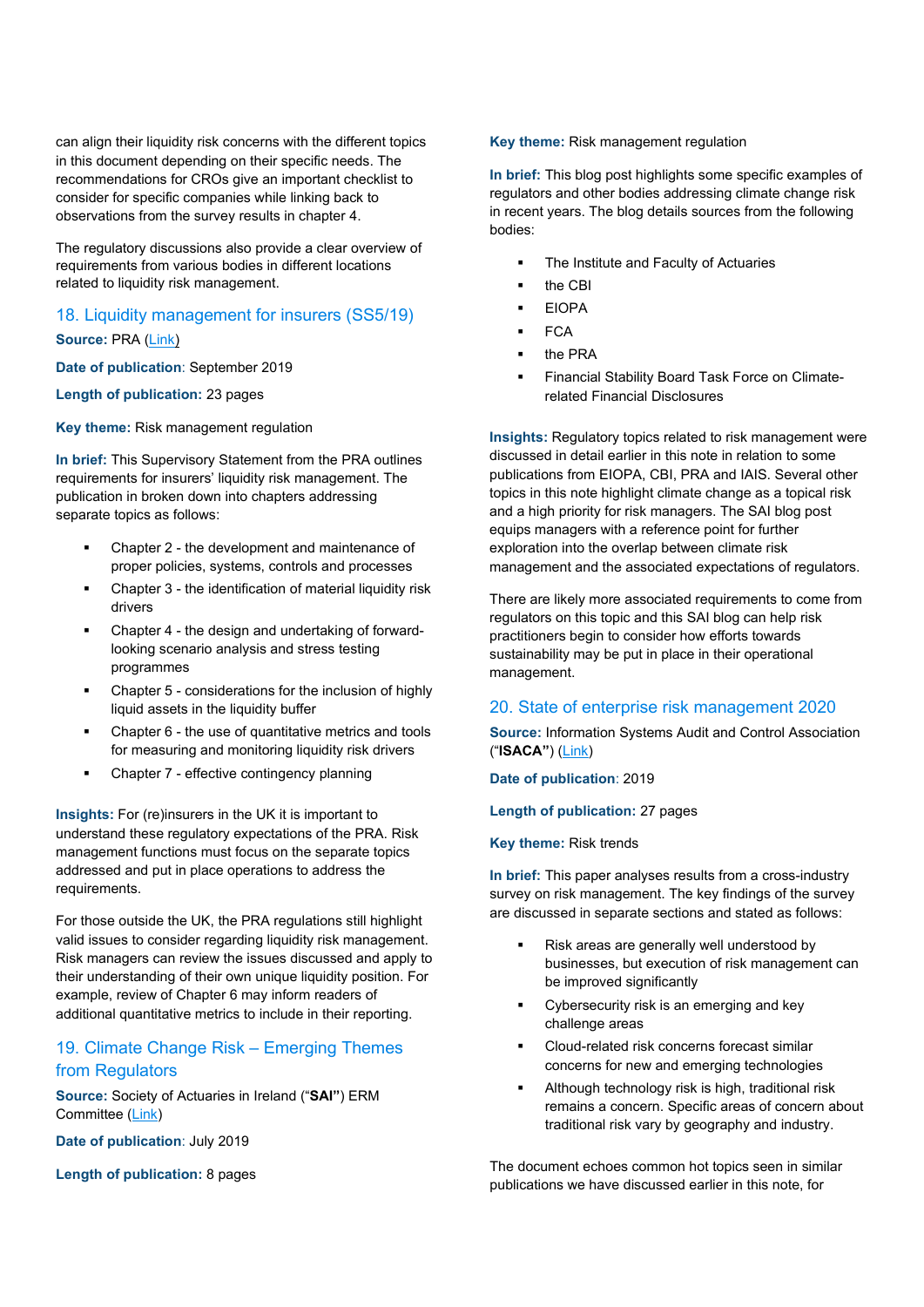example, operational and cyber risks. What distinguishes this report from others is the section named "Road Map for a Risk-optimized Enterprise". This section outlines possible idea generation for:

- **IMPROVING READ FIGURE 19 IMPROVING In**
- Encouraging risk understanding with junior resources
- **Addressing current pain points and preparing for** future problems

This paper can be analysed both in isolation and in comparison, to other similar discussion in this note, for example, item #4 from CRO Forum, item #5 from FERMA and #2 from Airmic.

**Insights:** As mentioned for the other publications looking at risk management hot topics, the paper can be used as a reference point for the broader view common concerns and practices across various industries. There are insightful statistics and discussions related to survey results.

It is worth noting this survey was carried out in July 2019 so gives a view of risk management priorities in isolation to COVID-19 restrictions and impacts.